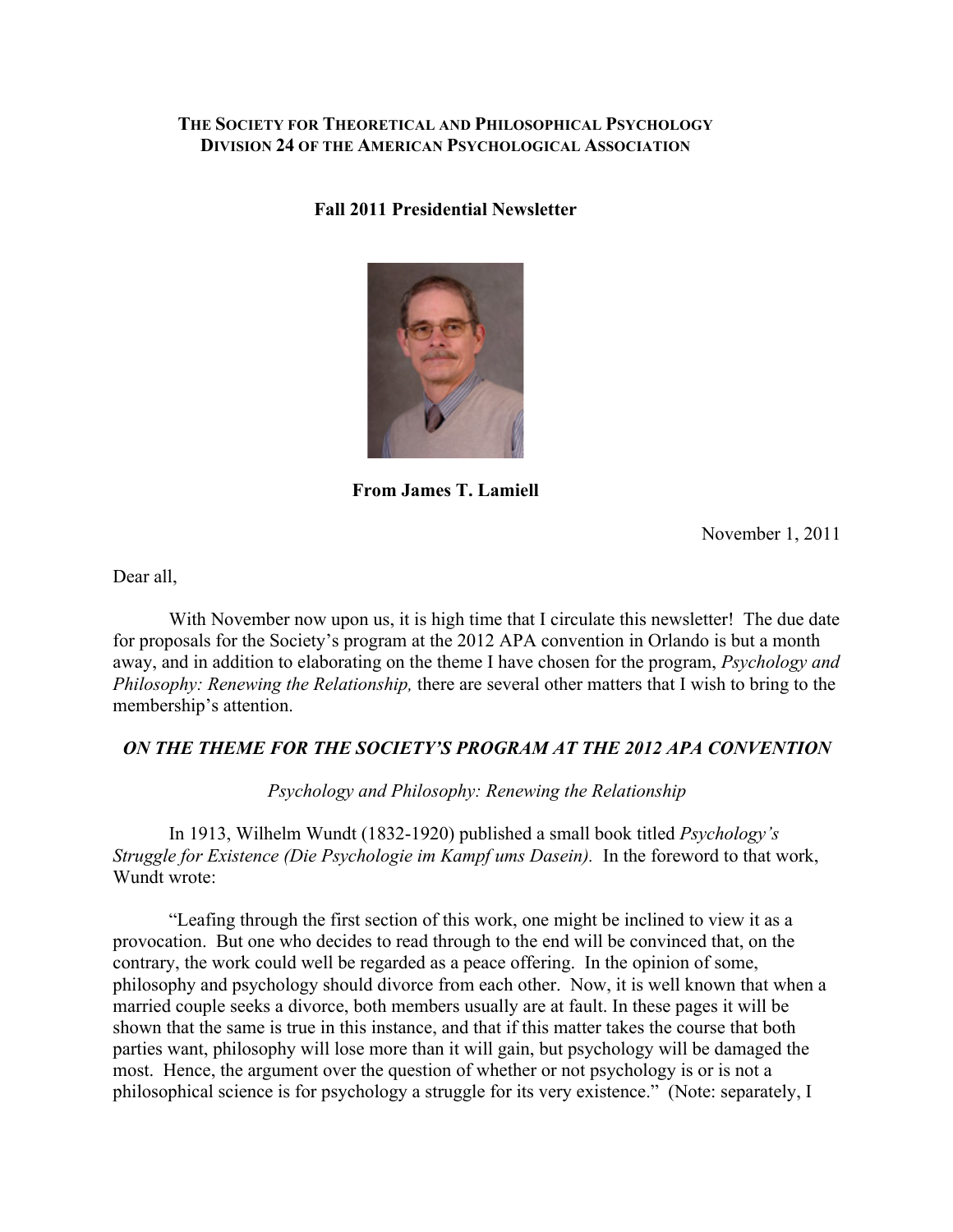have circulated via the Society's list serve a somewhat expanded version of this text, in which I also provide complete bibliographical information for all works to which I refer in this newsletter.)

Wundt's concern that strong intellectual ties be maintained between philosophy and psychology were not widely shared. Early 20<sup>th</sup> century psychology proceeded to distance itself ever further from philosophy, so that by the time his countryman and younger colleague William Stern (1871-1938) had settled at Duke University in Durham, North Carolina after fleeing Nazi Germany, he could mention in a letter to his friend and colleague, the Freiburg philosopher Jonas Cohn (1869-1947) a personally satisfying but unexpected and most unusual development. In that letter, which was dated July 16, 1937, Stern wrote:

"It will interest you to learn that next year I will also be a member of the Philosophy Department [at Duke]. This is especially pleasing to me because it is customary there for [the psychology and philosophy] departments to be sharply separated."

Now, a century on since Wundt's dire prediction of the fate of a psychology unconnected to philosophy, a prediction seemingly confirmed by, for example, Michael Gazzaniga's proclamation of psychology's death, the time seems propitious for considering the reestablishment of a closer relationship between psychology and philosophy.

Questions abound. Traditionally, philosophers have been concerned with matters ontological, epistemological, metaphysical, and ethical. In each of these domains, which is to say throughout philosophy, the quest is for *conceptual clarity,* and it is here where psychologists might find philosophical discourse – and discourse with philosophers – of considerable theoretical and practical importance. For example: the neuroscientist Maxwell Bennett and the philosopher Peter Hacker have argued that much of contemporary cognitive neuroscience suffers from what they have termed *the mereological fallacy,* manifested by attributions to parts of persons, such as brains or brain parts -- psychological processes such as judging, deciding, perceiving, choosing, etc., that can properly be attributed only to whole persons.

As a second example, significant philosophical issues are also quite central to the scientific program for psychology sketched at the APA meetings in San Diego by Division 24's 2010 recipient of the Award for Distinguished Theoretical and Philosophical Contributions to Psychology, Rom Harré. Harré has called for the development of psychology as a 'hybrid' science, in some of its sub-disciplines well-suited to the concepts and methods of natural science seeking *causal* explanations for the phenomena of interest, but in others of its sub-disciplines really better regarded as a human science seeking *normative* explanations for meaningful acts embedded in cultural practices and historical contexts.

Clearly, philosophical issues – especially within the province of ethical considerations – are also important in the various arenas of professional psychology, and probing discussions of these matters should also enjoy pride of place in the 2012 program.

In addition to the foregoing, some contributors to the program might find occasion to discuss historical and/or contemporary contributions to the literature as especially fitting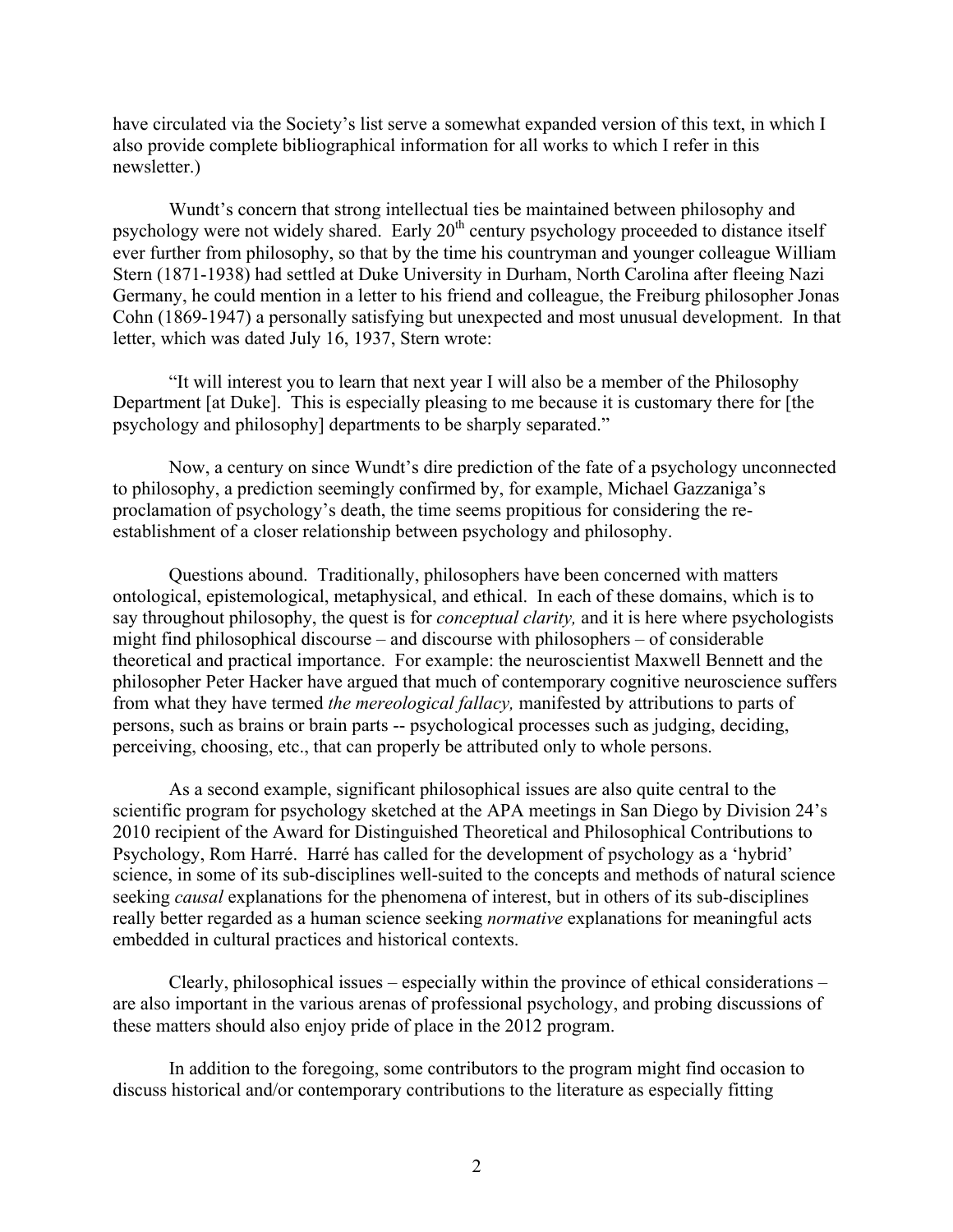examples of work that, contrary to the dominant trend of the  $20<sup>th</sup>$  century (and now into the  $21<sup>st</sup>$ ), did/do remain attentive to philosophical considerations even as a program of rigorous experimental research was/is being prosecuted. The career of former Division 24 President Joseph F. Rychlak is one particularly prominent example of this (e.g., Rychlak, 1988), but there are certainly others worthy of discussion.

Finally, some participants might also wish to direct attention to instances where, *contra*  Wundt's expectations, a program of empirical research in psychology has arguably flourished quite independently of explicit concern for questions of a distinctly philosophical nature. Some might also identify instances where a concern for philosophical questions has arguably impeded progress. In a monograph he published in 1917, for example, William Stern acknowledged that such can happen when philosophers are investigating or commenting critically on psychological work without up-to-date familiarity with the latest findings of such work, a view that has been echoed by at least some contributors to the 2007 Special Issue of the journal *Theory and Psychology* co-edited by Lisa Osbeck and Michael Tissaw.

With all of this in mind, it is my hope and expectation that the theme *Psychology and Philosophy: Renewing the Relationship* will provide the framework for an exciting and thoughtprovoking program for Society at the 2012 APA convention in Orlando.

Proposals must be submitted electronically via the APA website by midnight on Thursday, December 1, 2011. All proposals must be submitted online at http://apacustomout.apa.org/ConvCall. General information on the 2012 Convention can be found at: http://www.apa.org/convention/proposals.aspx and full instructions concerning submissions, submission length, etc. may be found at http://www.apa.org/convention/callprograms-2012.pdf.

Please draw this information to the attention of your students, and be sure to inform them of the annual student paper competition, the winner of which is awarded a \$200 prize. Students are asked to indicate their status on their proposals so that they can be considered for the award.

 If you wish further information, please contact the Society's 2012 convention program chair, Kate Slaney (klslaney @sfu.ca).

#### *ON OTHER MATTERS*

*Membership*: In my view, the issue most in need of our immediate and sustained attention is that of membership. According to data that I received from APA just one week ago, the Society's membership has dipped to 333. This is well less than half of the all time membership high of 714 in 1993, and, in fact, is the lowest that the membership has been since Division 24 was founded in 1963. Membership has been declining every year from 2000 to the present.

 To be sure, division membership has been declining throughout APA. In 1997, total division membership was tallied at 87,437. As of 2010, this number had declined by about 20,000, or about 23%, despite the addition of four new divisions. In our Society, however, membership declined over the same time period by over 40%, from 685 to 401.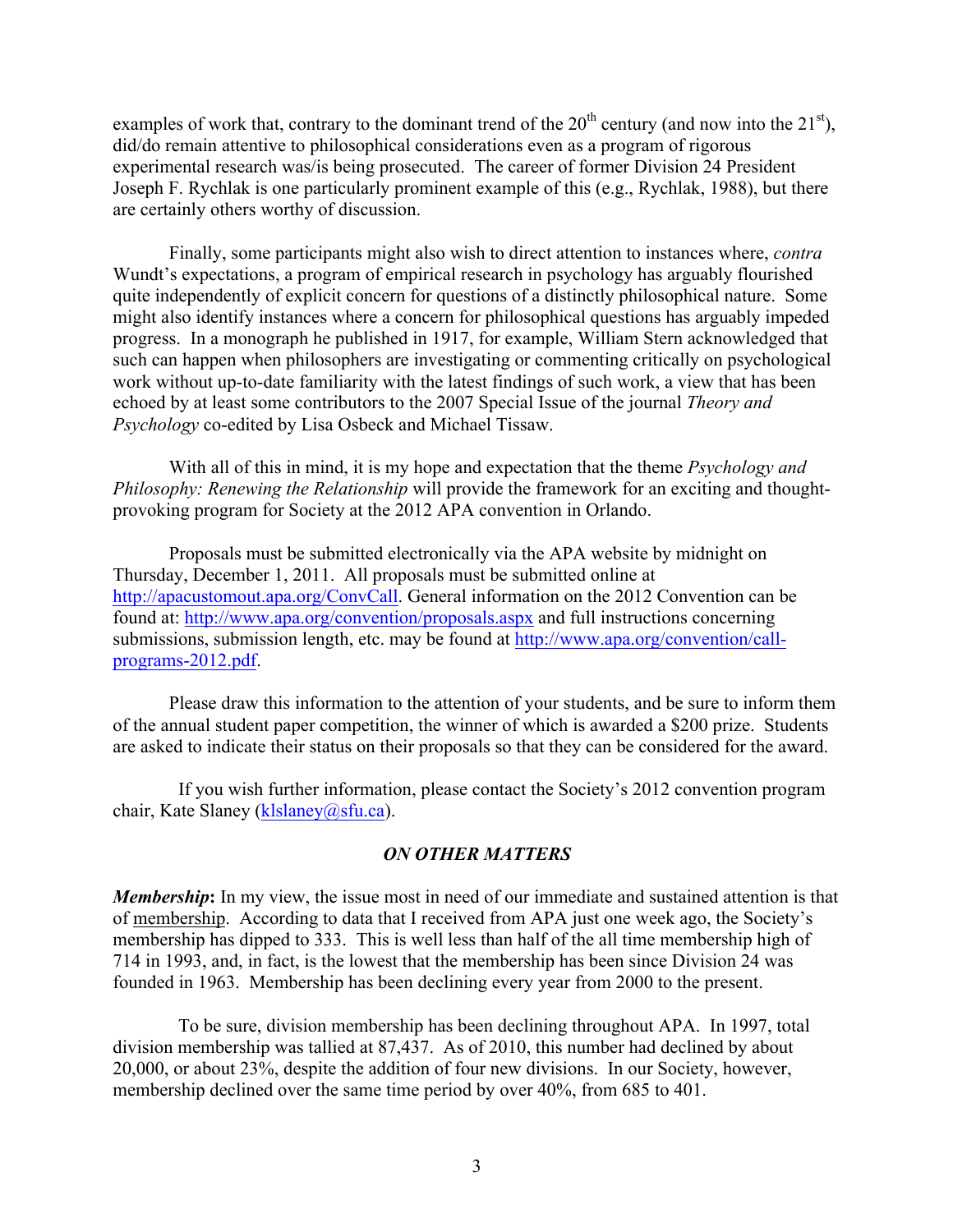No less worrisome than our overall numbers are our demographics. Over 80% of our members are male, 80% of us are White, and 73% of us are age 55 or older. Indeed, some 35% of us are age 70 or older!

 At the APA convention in Washington this past August, Sarah Hickinbottom agreed to assume the post the Society's Membership Chair, succeeding Jeff Reber, who had served generously and admirably for several years. David Goodman has in turn succeeded Sarah as Early Career Chair. Both of these developments are relevant to the outcome of a discussion that took place in Washington last August, organized by Kate Slaney. That discussion involved a small group of female division members concerned about the challenge we face in attracting young women. One of the outcomes of that discussion was the general agreement that this particular challenge is properly regarded as a part of the larger membership challenge to which I have just pointed. It is not just a matter of attracting more young women into the Society, but more young members, and, indeed, more members, period!

 In the foreseeable future, we are likely to receive from Sarah, David, Kate, and whomever else might wish to be party to the discussion, some recommendations on specific steps that might be taken to increase our female and early-career membership. Meanwhile, I would like to urge each and every current member to take it upon him/herself to recruit one new member into our Society, at least as an Affiliate if not as a full-fledged member of APA. Obviously, if each one of us were to succeed in this, Division 24 membership would double over the course of a year, bringing it to a level where it has not been since 1998. What a wonderful development that would be! As I think the above-cited demographics make clear, *our Society is headed for extinction unless prevailing trends are reversed.*

**Third biennial mid-winter Meeting in Austin, TX:** By now, all members should have received the announcement of, and call for papers for, the Society's third biennial mid-winter conference, scheduled for March 1-3, 2012 in Austin, TX. Alan Tjeltveit has graciously agreed to serve as Program Chair for that meeting, and will be assisted by the other members of the Program Committee, including John Christopher, Kate Slaney, Michael Zhang, and myself. Frank Richardson is also lending lots of on-site help with the logistics in Austin. I hope that we will have a strong turnout in Austin, and look forward to seeing many of you there.

*Society's Elder-at-Large***:** Speaking of Frank Richardson, it was with the unanimous consent of the Executive Committee, under John Christopher's leadership, that a new position, Elder-at-Large, was proposed during the 2011 mid-winter conference call in February, and then approved at the Executive Committee meeting in August. Frank Richardson is the first individual to be named to this position. The entire Society stands to benefit from Frank's sage counsel, and it is hoped that we will be able to continue to take advice of the ample professional experience among us as others, in their respective turns, step into the position in the future.

*Virtual Book Club*: Following John Christopher's lead, the Society will continue to make use of free conference call technology in order to host discussions of works by various members. The next discussion is scheduled for Saturday, November 12, 2011 at 12 P.M. Eastern Standard Time (EST, which goes into effect on Sunday, November 6), and will be led by Thomas Teo, the Editor of the Society's journal, *The Journal of Theoretical and Philosophical Psychology.* The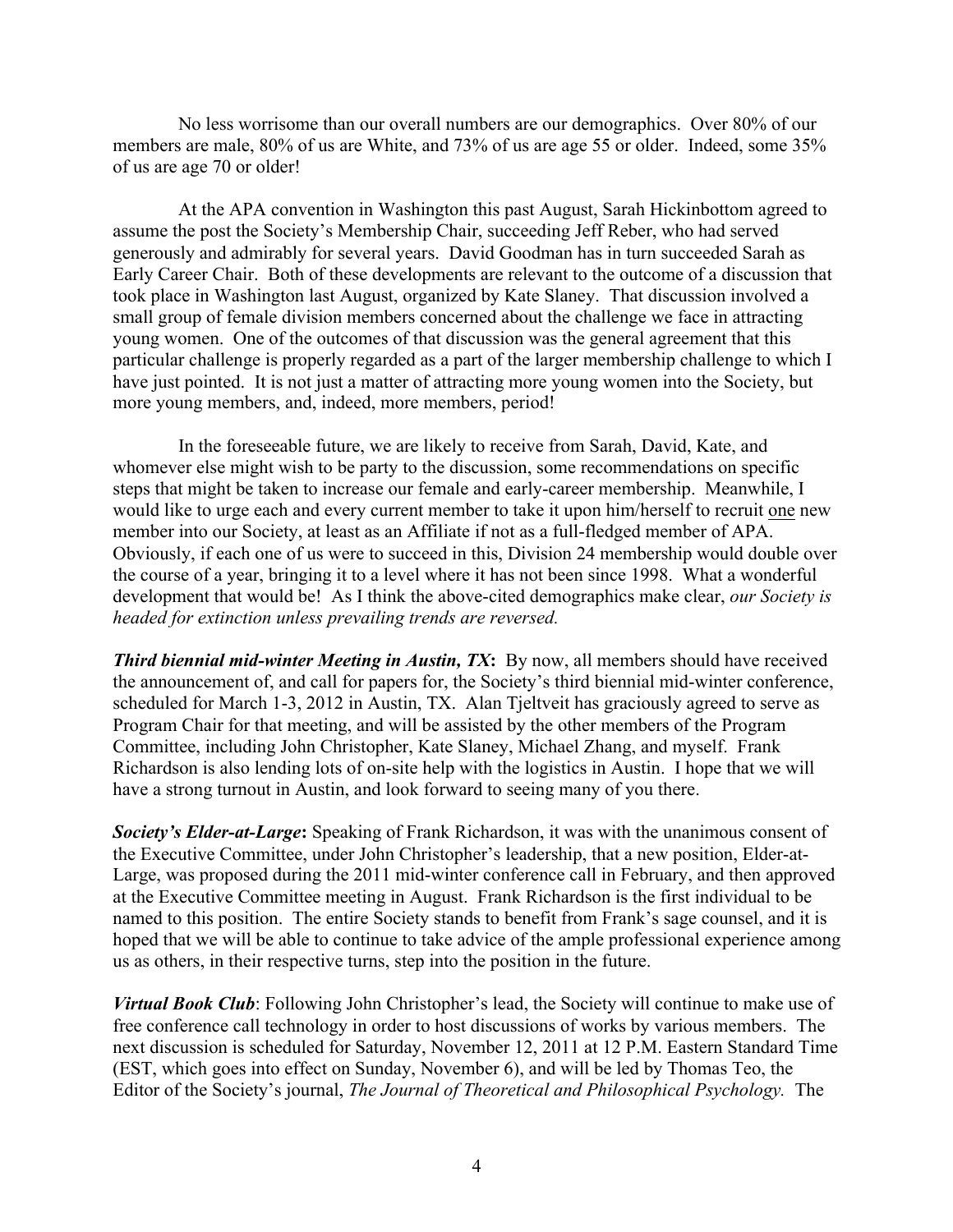focus of the discussion will be on the Thomas's article "Empirical Race Psychology and the Hermeneutics of Epistemological Violence," published in 2004 in the journal *Human Studies.* More detailed information on how to logon to the conference call, will be distributed to the membership in due course via the list serve.

*Convention Banquet*: On John Christopher's initiative, a dinner gathering of Society attendees at the 2011 APA convention in Washington, DC was arranged. The event proved to be quite successful, attended by some 50 members. It is my hope that a similar gathering can be organized in Orlando. However, this will require the assistance of at least one member who resides in the Orlando area and is both able and willing to check out possible sites for suitability. Some preliminary work can be done via the internet, but, ultimately, it is important that a site visit be made and face-to-face discussions be held with a manager. Accordingly, I would ask anyone able and willing to assume this role to contact me so that we can correspond further about this (see contact information given at the end of this newsletter). It is also hoped that, as was attempted in Washington, the more established members of the Society will donate some money to the cause of defraying the costs to our student members.

# *DIVISION BUSINESS ANNOUNCEMENTS*

*Nominations for Officers:* Nominations (including self-nominations) are now being accepted for President-Elect (to succeed Blaine Fowers, who will become President in 2012), Secretary-Treasurer (to succeed Amy Fisher Smith), Member-at-Large (to succeed Michael Tissaw), and Historian/Documentarian (to succeed Alan Tjeltveit). Please email nominations to me at the address given at the end of this newsletter.

I should note here that during the business meeting last August, the suggestion was made that the Secretary-Treasurer position be split in two. No formal vote was taken at that time. However, if this is an action we decide to take, then we will need nominations of at least two persons to succeed Amy. I also kindly request that if there are other Executive Committee members who will be stepping down as of next August, those individuals contact me as soon as possible so that I can disseminate that information in a timely fashion.

*Nominations for Awards:* Nominations are also now being accepted for Division 24 Awards: *The Award for Distinguished Theoretical and Philosophical Contributions to Psychology*, *The Sigmund Koch Award for Early Career Contribution to Psychology*, *The Theodore Sarbin Award*, and *The Distinguished Service Award*. Details regarding awards and former recipients are available on the Division website:

http://www.theoreticalpsychology.org/Society\_Awards.htm.

Please forward nominations to me at the address given at the end of this newsletter.

I also draw your attention to the following: in 2007, the **Joseph B. Gittler Award** was established through a bequest from Dr. Joseph Gittler. The award acknowledges scholarly contributions to the philosophical foundations of psychological knowledge. Self-nominations are welcome. Nomination materials may be submitted online at http://forms.apa.org/apf/grants/, or may be coordinated and collected by the nominator and sent to: